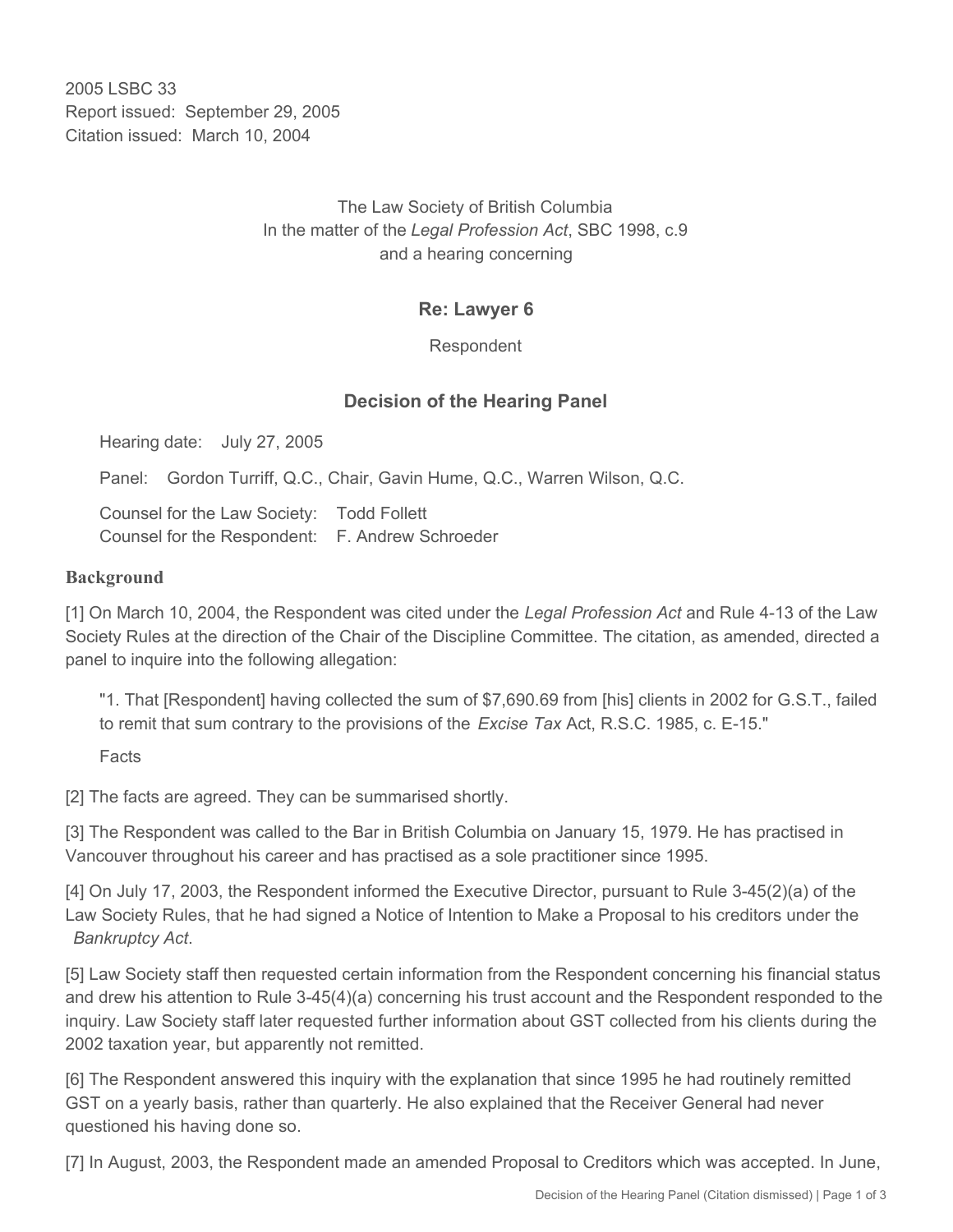2004, he provided the Law Society with a copy of a Certificate of Full Performance of Proposal dated March 29, 2004.

[8] The Respondent admitted that he had not remitted amounts totaling \$7,690.69 which he had collected from his clients in 2002 for the payment of GST, as required by section 228(2) of the *Excise Tax Act*.

[9] The Respondent has no professional conduct record.

# **Analysis and Conclusion**

[10] The issue we considered was whether the Respondent's failure to remit the GST he had collected was either professional misconduct or conduct unbecoming a member of the Law Society. Section 228(2) of the *Excise Tax Act*, provides:

"Where the net tax for a reporting period of a person is a positive amount, the person shall, except where subsection (2.1) or (2.3) applies in respect of the reporting period, remit that amount to the Receiver General,

(a) where the person is an individual to whom subparagraph  $238(1)(a)(ii)$  applies in respect of the reporting period, on or before April 30 of the year following the end of the reporting period; and

(b) in any other case, on or before the day on which the return for that period is required to be filed."

[11] Counsel for the Law Society argued that the allegation made in the citation was proved by the Respondent's admission that he had not remitted the money he had collected for GST and that the failure to remit was professional misconduct or, alternatively, conduct unbecoming of a member of the Law Society. Counsel further submitted that the expectation of members of the public, and particularly the expectation of the Respondent's clients, who had paid him the money for GST, was that the collected GST would be remitted as required by the *Excise Tax Act*. We were urged to consider that the GST collected was in the nature of a trust, although counsel did not argue that the collected money was trust money in a conventional sense.

[12] Counsel for the Respondent argued that the failure to remit could not support a finding of guilt in the circumstances of the Respondent's bankruptcy. He characterised the collection and remittance of GST as "primarily a business obligation" that "raised no professional issue such as dishonesty." He pointed out that the *Excise Tax Act* defined the relationship between the Receiver General and the Respondent as one of principal and agent and stressed that while section 222(1) of the *Act* may create a trust of sorts nonetheless section 222(1.1) of the *Act* provides that subsection (1) does not apply "at or after the time a person becomes bankrupt" .

[13] Counsel for the Law Society accepted that as a result of the bankruptcy the Respondent was not a statutory trustee. In the circumstances, as we see it, the Receiver General was a creditor with the same rights as all other creditors in the Respondent's bankruptcy and with no special right as the beneficiary of a statutory trust.

[14] We are not persuaded that members of the public, including the Respondent's clients, would hold him or the legal profession in disrepute for failing to remit when he had made a proposal in bankruptcy which was accepted by his creditors and fully performed, essentially resulting in his financial obligations, including the obligation to pay the unremitted GST, being wiped clean.

[15] Obviously, we must assume that Parliament believed that it was in the public interest to enact the